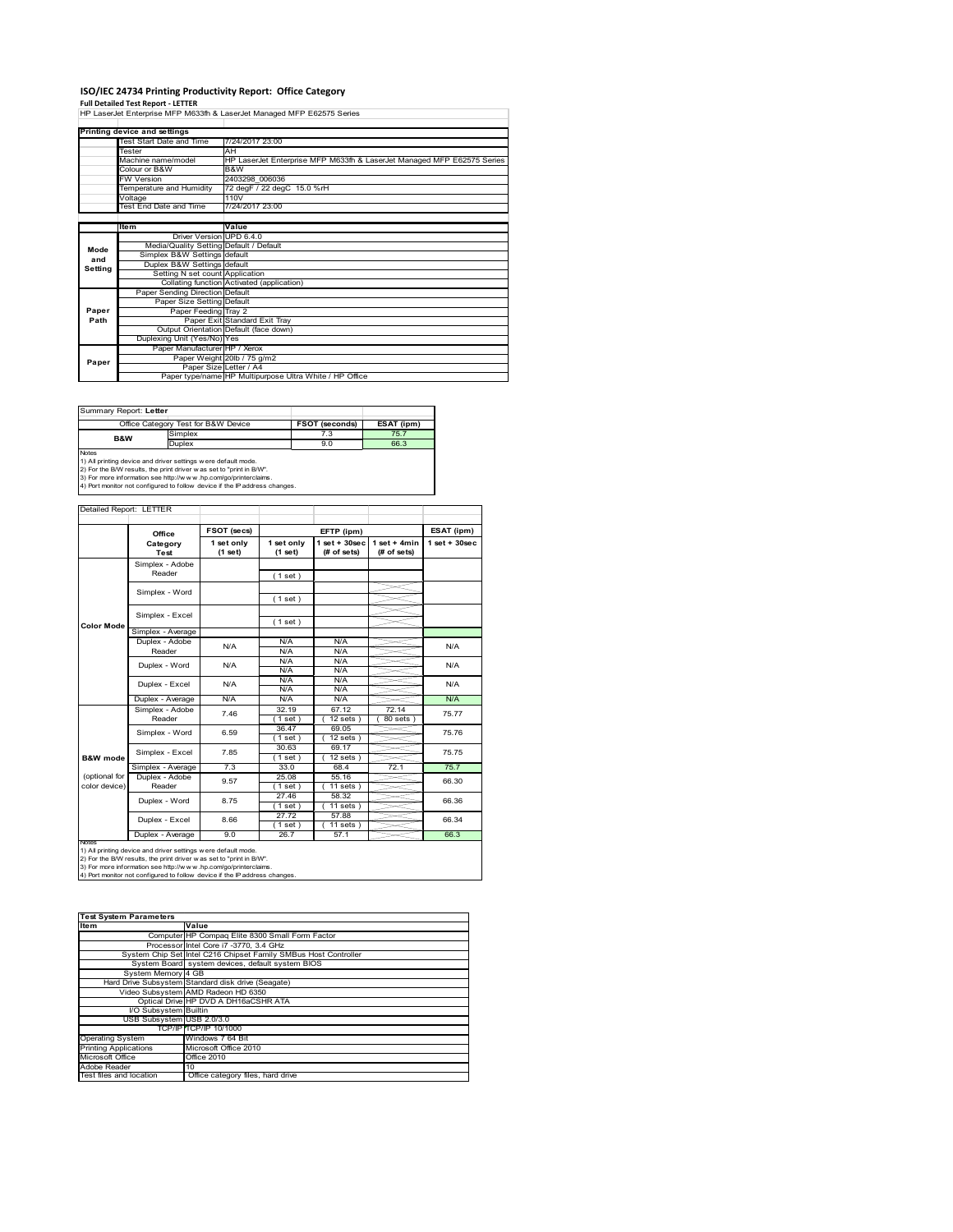# **ISO/IEC 24734 Printing Productivity Report: Office Category**

**Full Detailed Test Report ‐ A4** HP LaserJet Enterprise MFP M633fh & LaserJet Managed MFP E62575 Series

|         | Printing device and settings            |                                                                        |
|---------|-----------------------------------------|------------------------------------------------------------------------|
|         | Test Start Date and Time                | 7/24/2017 23:00                                                        |
|         | Tester                                  | AH                                                                     |
|         | Machine name/model                      | HP LaserJet Enterprise MFP M633fh & LaserJet Managed MFP E62575 Series |
|         | Colour or B&W                           | B&W                                                                    |
|         | <b>FW Version</b>                       | 2403298 006036                                                         |
|         | Temperature and Humidity                | 72 degF / 22 degC 15.0 %rH                                             |
|         | Voltage                                 | 110V                                                                   |
|         | Test End Date and Time                  | 7/24/2017 23:00                                                        |
|         |                                         |                                                                        |
|         | <b>Item</b>                             | Value                                                                  |
|         | Driver Version UPD 6.4.0                |                                                                        |
| Mode    | Media/Quality Setting Default / Default |                                                                        |
| and     | Simplex B&W Settings default            |                                                                        |
| Setting | Duplex B&W Settings default             |                                                                        |
|         | Setting N set count Application         |                                                                        |
|         |                                         | Collating function Activated (application)                             |
|         | Paper Sending Direction Default         |                                                                        |
|         | Paper Size Setting Default              |                                                                        |
| Paper   | Paper Feeding Tray 2                    |                                                                        |
| Path    |                                         | Paper Exit Standard Exit Tray                                          |
|         |                                         | Output Orientation Default (face down)                                 |
|         | Duplexing Unit (Yes/No) Yes             |                                                                        |
|         | Paper Manufacturer HP / Xerox           |                                                                        |
| Paper   |                                         | Paper Weight 20lb / 75 g/m2                                            |
|         |                                         | Paper Size Letter / A4                                                 |
|         |                                         | Paper type/name HP Multipurpose Ultra White / HP Office                |

| Summary Report: A4                                                                                                                                                                                                                                                                                              |                                     |                |            |  |  |  |  |
|-----------------------------------------------------------------------------------------------------------------------------------------------------------------------------------------------------------------------------------------------------------------------------------------------------------------|-------------------------------------|----------------|------------|--|--|--|--|
|                                                                                                                                                                                                                                                                                                                 | Office Category Test for B&W Device | FSOT (seconds) | ESAT (ipm) |  |  |  |  |
| <b>B&amp;W</b>                                                                                                                                                                                                                                                                                                  | Simplex                             | 7.5            | 71.2       |  |  |  |  |
|                                                                                                                                                                                                                                                                                                                 | <b>Duplex</b>                       | 9.5            | 63.2       |  |  |  |  |
| <b>Notes</b><br>1) All printing device and driver settings were default mode.<br>the second contract of the contract of the contract of the contract of the contract of the contract of the contract of the contract of the contract of the contract of the contract of the contract of the contract of the con |                                     |                |            |  |  |  |  |

1) All printing device and driver settings were default mode.<br>2) For the B/W results, the print driver was set to "print in B/W".<br>3) For more information see http://www.hp.com/go/printerclaims.<br>4) Port monitor not configur

| Detailed Report: A4            |                           |                       |                       |                                  |                               |                    |
|--------------------------------|---------------------------|-----------------------|-----------------------|----------------------------------|-------------------------------|--------------------|
|                                | Office                    | FSOT (secs)           |                       | EFTP (ipm)                       |                               | ESAT (ipm)         |
|                                | Category<br><b>Test</b>   | 1 set only<br>(1 set) | 1 set only<br>(1 set) | $1$ set $+30$ sec<br>(# of sets) | $1$ set + 4min<br>(# of sets) | $1$ set + $30$ sec |
|                                | Simplex - Adobe<br>Reader |                       | (1 set)               |                                  |                               |                    |
|                                | Simplex - Word            |                       |                       |                                  |                               |                    |
| Colour                         | Simplex - Excel           |                       | (1 set)               |                                  |                               |                    |
| Mode                           | Simplex - Average         |                       | (1 set)               |                                  |                               |                    |
|                                | Duplex - Adobe<br>Reader  | N/A                   | N/A<br>N/A            | N/A<br>N/A                       |                               | N/A                |
|                                | Duplex - Word             | N/A                   | N/A<br>N/A            | N/A<br>N/A                       |                               | N/A                |
|                                | Duplex - Excel            | N/A                   | N/A<br>N/A            | N/A<br>N/A                       |                               | N/A                |
|                                | Duplex - Average          | N/A                   | N/A                   | N/A                              |                               | N/A                |
|                                | Simplex - Adobe<br>Reader | 7.86                  | 30.53<br>(1 set)      | 63.15<br>$11$ sets $)$           | 68.46<br>$76$ sets $)$        | 71.36              |
|                                | Simplex - Word            | 7.16                  | 33.54<br>$1$ set $)$  | 64.38<br>$11$ sets $)$           |                               | 71.03              |
| <b>B&amp;W</b> mode            | Simplex - Excel           | 7.21                  | 33.30<br>$1$ set)     | 64.21<br>$11 sets$ )             |                               | 71.24              |
|                                | Simplex - Average         | 7.5                   | 32.4                  | 63.9                             | 68.4                          | 71.2               |
| (optional for<br>color device) | Duplex - Adobe<br>Reader  | 10.13                 | 23.74<br>(1 set)      | 52.56<br>$10 sets$ )             |                               | 63.28              |
|                                | Duplex - Word             | 9.16                  | 26.22<br>$1$ set)     | 54.80<br>$10 sets$ )             |                               | 63.18              |
|                                | Duplex - Excel            | 8.99                  | 26.76<br>$1$ set)     | 54.46<br>$10$ sets $)$           |                               | 63.22              |
|                                | Duplex - Average          | 9.5                   | 25.5                  | 53.9                             |                               | 63.2               |

notrest<br>1) All printing device and driver settings were default mode.<br>2) For the B/W results, the print driver was set to "print in B/W".<br>3) For more information see http://www.hp.com/go/printerclaims.<br>4) Por more informat

| <b>Test System Parameters</b> |                                                                 |  |  |  |
|-------------------------------|-----------------------------------------------------------------|--|--|--|
| <b>Item</b>                   | Value                                                           |  |  |  |
|                               | Computer HP Compaq Elite 8300 Small Form Factor                 |  |  |  |
|                               | Processor Intel Core i7 -3770, 3.4 GHz                          |  |  |  |
|                               | System Chip Set Intel C216 Chipset Family SMBus Host Controller |  |  |  |
|                               | System Board system devices, default system BIOS                |  |  |  |
| System Memory 4 GB            |                                                                 |  |  |  |
|                               | Hard Drive Subsystem Standard disk drive (Seagate)              |  |  |  |
|                               | Video Subsystem AMD Radeon HD 6350                              |  |  |  |
|                               | Optical Drive HP DVD A DH16aCSHR ATA                            |  |  |  |
| I/O Subsystem Builtin         |                                                                 |  |  |  |
| USB Subsystem USB 2.0/3.0     |                                                                 |  |  |  |
|                               | TCP/IP TCP/IP 10/1000                                           |  |  |  |
| <b>Operating System</b>       | Windows 7 64 Bit                                                |  |  |  |
| <b>Printing Applications</b>  | Microsoft Office 2010                                           |  |  |  |
| Microsoft Office              | <b>Office 2010</b>                                              |  |  |  |
| Adobe Reader                  | 10                                                              |  |  |  |
| Test files and location       | Office category files, hard drive                               |  |  |  |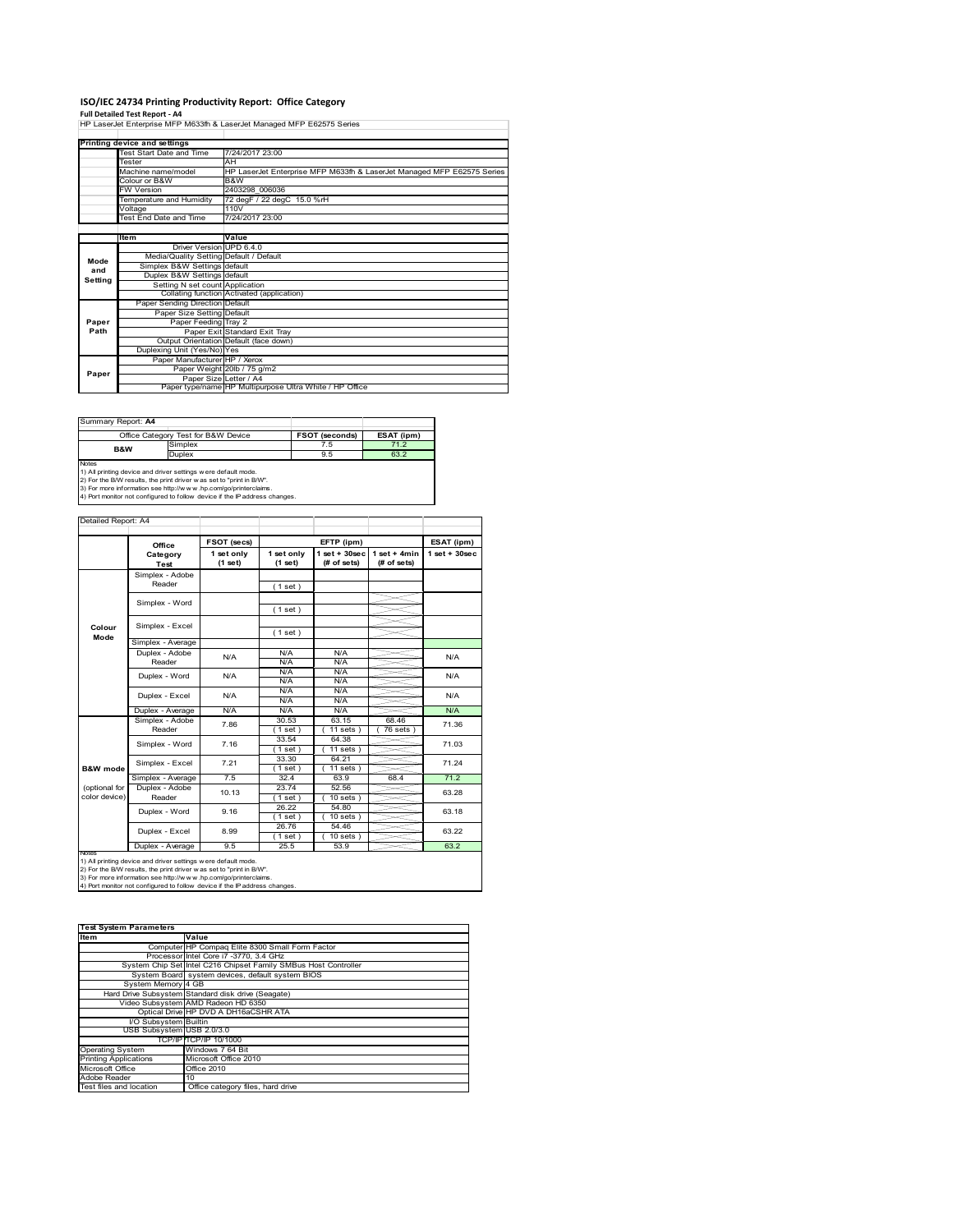**ISO/IEC 24734 Printing Productivity Report: Office Category Feature Performance Full Report ‐ Office Feature Performance Test** HP LaserJet Enterprise MFP M633fh & LaserJet Managed MFP E62575 Series

|         | Printing device and settings            |                                                                        |
|---------|-----------------------------------------|------------------------------------------------------------------------|
|         | Test Start Date and Time                | 7/24/2017 23:00                                                        |
|         | Tester                                  | AH                                                                     |
|         | Machine name/model                      | HP LaserJet Enterprise MFP M633fh & LaserJet Managed MFP E62575 Series |
|         | Colour or B&W                           | B&W                                                                    |
|         | <b>FW Version</b>                       | 2403298 006036                                                         |
|         | Temperature and Humidity                | 72 degF / 22 degC 15.0 %rH                                             |
|         | Voltage                                 | 110V                                                                   |
|         | Test End Date and Time                  | 7/24/2017 23:00                                                        |
|         |                                         |                                                                        |
|         | ltem                                    | Value                                                                  |
|         | Driver Version UPD 6.4.0                |                                                                        |
| Mode    | Media/Quality Setting Default / Default |                                                                        |
| and     | Simplex B&W Settings default            |                                                                        |
| Setting | Duplex B&W Settings default             |                                                                        |
|         | Setting N set count Application         |                                                                        |
|         |                                         | Collating function Activated (application)                             |
|         | Paper Sending Direction Default         |                                                                        |
|         | Paper Size Setting Default              |                                                                        |
| Paper   | Paper Feeding Tray 2                    |                                                                        |
| Path    |                                         | Paper Exit Standard Exit Tray                                          |
|         |                                         | Output Orientation Default (face down)                                 |
|         | Duplexing Unit (Yes/No) Yes             |                                                                        |
|         | Paper Manufacturer HP / Xerox           |                                                                        |
| Paper   |                                         | Paper Weight 20lb / 75 g/m2                                            |
|         |                                         | Paper Size Letter / A4                                                 |
|         |                                         | Paper type/name HP Multipurpose Ultra White / HP Office                |

| <b>ISO Print Productivity Report: Feature Performance Test Summary</b>                                                                                                                                                                                                                     |                                           |      |              |  |  |  |
|--------------------------------------------------------------------------------------------------------------------------------------------------------------------------------------------------------------------------------------------------------------------------------------------|-------------------------------------------|------|--------------|--|--|--|
|                                                                                                                                                                                                                                                                                            | <b>Feature Performance Ratio</b>          |      |              |  |  |  |
| <b>Printing Modes</b>                                                                                                                                                                                                                                                                      |                                           |      | A5 and Legal |  |  |  |
|                                                                                                                                                                                                                                                                                            | (Feature Adobe Reader - Office test file) |      |              |  |  |  |
| A5 Landscape Feed - Colour                                                                                                                                                                                                                                                                 | Simplex                                   |      |              |  |  |  |
| <b>A5 Portrait Feed - Colour</b>                                                                                                                                                                                                                                                           | Simplex                                   |      |              |  |  |  |
| Legal - Colour                                                                                                                                                                                                                                                                             | Simplex                                   |      |              |  |  |  |
| Legal - Colour                                                                                                                                                                                                                                                                             | Duplex                                    |      |              |  |  |  |
| A5 Landscape Feed - B/W                                                                                                                                                                                                                                                                    | Simplex                                   | 132% | 162%         |  |  |  |
| <b>A5 Portrait Feed - B/W</b>                                                                                                                                                                                                                                                              | Simplex                                   | 66%  | 30%          |  |  |  |
| Legal - B/W                                                                                                                                                                                                                                                                                | Simplex                                   |      |              |  |  |  |
| Legal - B/W                                                                                                                                                                                                                                                                                | Duplex                                    |      |              |  |  |  |
| Notes<br>1) All printing device and driver settings were default mode.<br>2) Test conducted with 8-paper Office Feature Performance file.<br>3) For more information see http://www.hp.com/go/printerclaims.<br>4) Port monitor not configured to follow device if the IP address changes. |                                           |      |              |  |  |  |

| <b>Printing Modes</b><br><b>Feature Adobe Reader - Office</b> |                            | <b>Base Printing</b><br>Mode |                      | <b>Feature Performance</b><br>A5 and Legal |                                         |                                      |  |
|---------------------------------------------------------------|----------------------------|------------------------------|----------------------|--------------------------------------------|-----------------------------------------|--------------------------------------|--|
| test file (8-page)                                            |                            |                              |                      |                                            |                                         |                                      |  |
|                                                               | <b>FSOT</b><br><b>Base</b> | <b>ESAT</b><br>Base          | 1 set<br>FSOT (secs) | $1$ set $+30$ sec<br>ESAT (ipm)            | FSOT (base)<br><b>FSOT</b><br>(feature) | <b>ESAT (feature)</b><br>ESAT (base) |  |
| Simplex A5 Landscape Feed - Colour                            |                            |                              |                      |                                            |                                         |                                      |  |
| Simplex A5 Portrait Feed - Colour                             |                            |                              |                      |                                            |                                         |                                      |  |
| Legal Simplex - Colour                                        |                            |                              |                      |                                            |                                         |                                      |  |
| Legal Duplex - Colour                                         |                            |                              |                      |                                            |                                         |                                      |  |
| Simplex A5 Landscape Feed - B/W                               | 11.64                      | 71.31                        | 8.84                 | 116.2                                      | 132%                                    | 162%                                 |  |
| Simplex A5 Portrait Feed - B/W                                | 11.64                      | 71.31                        | 17.87                | 21.9                                       | 66%                                     | 30%                                  |  |
| Legal Simplex - B/W                                           | 11.64                      | 71.31                        |                      |                                            |                                         |                                      |  |
| Legal Duplex - B/W                                            | 11.64                      | 71.31                        |                      |                                            |                                         |                                      |  |

3) For more information see http://w w w .hp.com/go/printerclaims. 4) Port monitor not configured to follow device if the IP address changes.

|           | <b>Test System Parameters</b> |                                                                 |  |  |  |
|-----------|-------------------------------|-----------------------------------------------------------------|--|--|--|
|           | Value<br><b>Item</b>          |                                                                 |  |  |  |
|           |                               | Computer HP Compaq Elite 8300 Small Form Factor                 |  |  |  |
|           |                               | Processor Intel Core i7 -3770, 3.4 GHz                          |  |  |  |
|           |                               | System Chip Set Intel C216 Chipset Family SMBus Host Controller |  |  |  |
|           |                               | System Board system devices, default system BIOS                |  |  |  |
| Test      | System Memory 4 GB            |                                                                 |  |  |  |
| System    |                               | Hard Drive Subsystem Standard disk drive (Seagate)              |  |  |  |
|           |                               | Video Subsystem AMD Radeon HD 6350                              |  |  |  |
|           |                               | Optical Drive HP DVD A DH16aCSHR ATA                            |  |  |  |
|           | I/O Subsystem Builtin         |                                                                 |  |  |  |
|           | USB Subsystem USB 2.0/3.0     |                                                                 |  |  |  |
| <b>VO</b> |                               | TCP/IP TCP/IP 10/1000                                           |  |  |  |
|           | <b>Operating System</b>       | Windows 7 64 Bit                                                |  |  |  |
|           | <b>Printing Applications</b>  | Microsoft Office 2010                                           |  |  |  |
|           | Software Microsoft Office     | <b>Office 2010</b>                                              |  |  |  |
|           | Adobe Reader                  | 10                                                              |  |  |  |
|           | Test files and location       | Office category files, hard drive                               |  |  |  |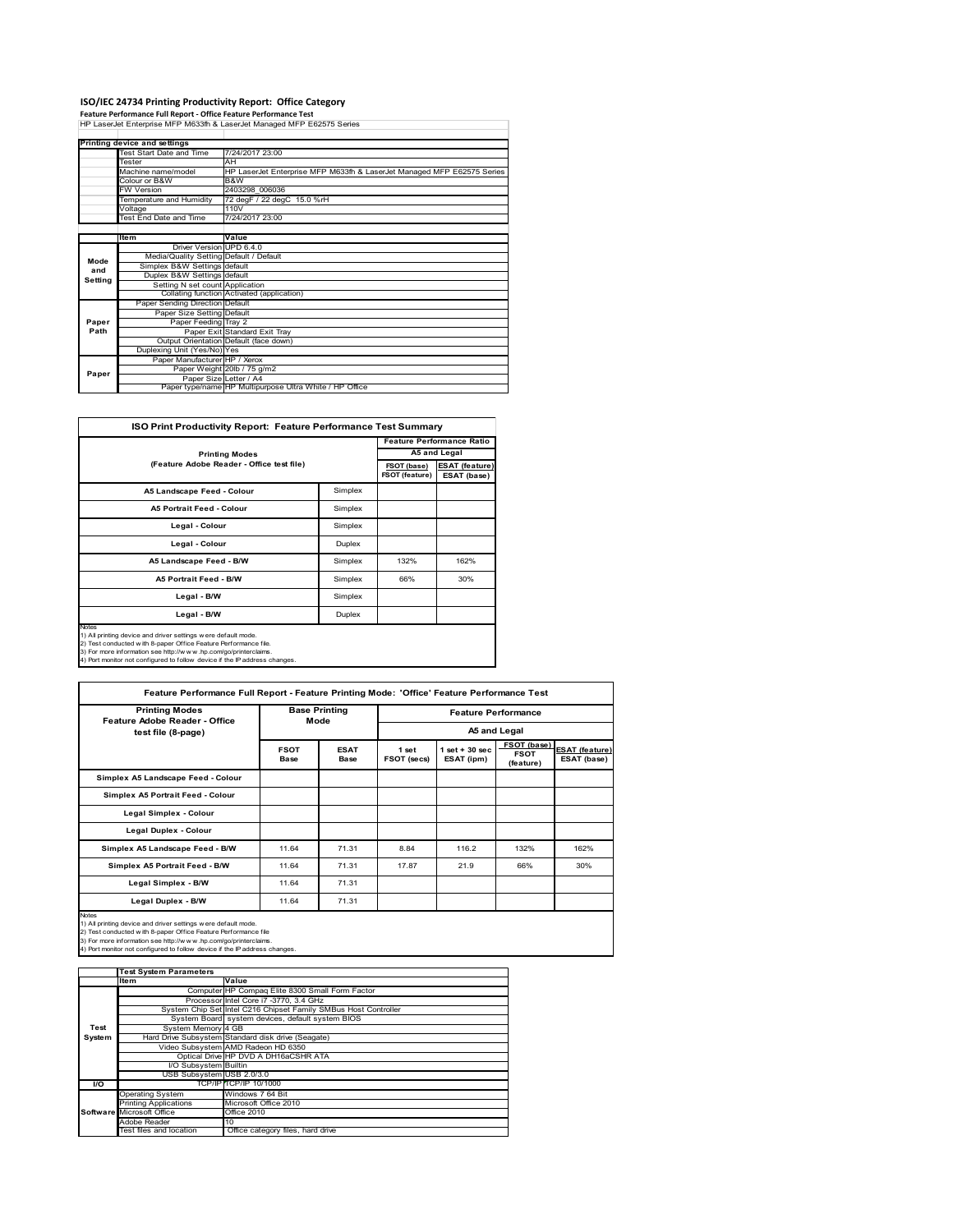#### **ISO/IEC 17629 First Print Out Time Report: Office Category**

**Full Detailed Test Report ‐ LETTER** HP LaserJet Enterprise MFP M633fh & LaserJet Managed MFP E62575 Series

|            | Printing device and settings               |                                                                        |
|------------|--------------------------------------------|------------------------------------------------------------------------|
|            | Test Start Date and Time                   | 7/24/2017 23:00                                                        |
|            | Tester                                     | AH                                                                     |
|            | Machine name/model                         | HP LaserJet Enterprise MFP M633fh & LaserJet Managed MFP E62575 Series |
|            | Colour or B&W                              | B&W                                                                    |
|            | FW Version                                 | 2403298 006036                                                         |
|            | Configuration (options)                    | Default                                                                |
|            | Controller                                 | 4.119                                                                  |
|            | Printing device page count                 | Not Specified                                                          |
|            | Printing supplies page count Not Specified |                                                                        |
|            | Temperature and Humidity                   | 72 degF / 22 degC 15.0 %rH                                             |
|            | Voltage                                    | 110V                                                                   |
|            | Test End Date and Time                     | 7/24/2017 23:00                                                        |
|            |                                            |                                                                        |
|            | <b>Item</b>                                | Value                                                                  |
| Mode       | PDL and driver version                     | UPD 6.4.0                                                              |
| and        | Print Quality mode                         | default                                                                |
| Setting    | <b>B&amp;W</b> settings                    | default                                                                |
|            | Paper feed orientation                     | Short Edge                                                             |
| Paper      | Paper type setting                         | default                                                                |
|            | Paper feeding                              | Standard cassette                                                      |
|            | Paper exit                                 | Standard exit tray                                                     |
| Paper Path | Output orientation                         | default (face up or face down)                                         |
|            |                                            |                                                                        |

**FPOT from Ready (seconds)**<br>
Simplex 4.63 **ISO First Page Out Time Summary Report: Office Category** t: Letter

**B&W**

**Duplex**<br>Notes<br>1) All printing device and driver settings were default mode.<br>2) For the BM results, the print driver was set to "print in BM".<br>4) For more information see http://www.hp.com/golprinterclaims.<br>4) Port monitor

|                                |                                                                                                                                                                                                                                                                                                                                                                                                              | ISO First Page Out Time Report: Office Category |                                   |                                   |                            |                   |                   |
|--------------------------------|--------------------------------------------------------------------------------------------------------------------------------------------------------------------------------------------------------------------------------------------------------------------------------------------------------------------------------------------------------------------------------------------------------------|-------------------------------------------------|-----------------------------------|-----------------------------------|----------------------------|-------------------|-------------------|
| <b>Detailed Report: LETTER</b> |                                                                                                                                                                                                                                                                                                                                                                                                              | Word<br>(seconds)                               | Excel<br>(seconds)                | Adobe<br>Reader<br>(seconds)      | Average<br>(seconds)       | <b>Delay Time</b> |                   |
|                                | FPOT from Ready - Simplex                                                                                                                                                                                                                                                                                                                                                                                    |                                                 |                                   |                                   |                            |                   |                   |
|                                | FPOT from Ready - Duplex                                                                                                                                                                                                                                                                                                                                                                                     |                                                 |                                   |                                   |                            |                   |                   |
| <b>Color Mode</b>              | FPOT from Sleep - Simplex                                                                                                                                                                                                                                                                                                                                                                                    |                                                 |                                   | N/A                               |                            |                   |                   |
|                                | Recovery Time                                                                                                                                                                                                                                                                                                                                                                                                |                                                 |                                   |                                   |                            |                   |                   |
|                                | FPOT from Off - Simplex                                                                                                                                                                                                                                                                                                                                                                                      |                                                 |                                   |                                   |                            |                   |                   |
|                                | Warm-up Time                                                                                                                                                                                                                                                                                                                                                                                                 |                                                 |                                   |                                   |                            |                   |                   |
|                                | FPOT from Ready - Simplex                                                                                                                                                                                                                                                                                                                                                                                    | 4.03                                            | 4.75                              | 5.11                              | 4.63                       | 21 Seconds        |                   |
|                                | FPOT from Ready - Duplex                                                                                                                                                                                                                                                                                                                                                                                     |                                                 |                                   |                                   |                            |                   |                   |
| <b>B&amp;W Mode</b>            | FPOT from Sleep - Simplex                                                                                                                                                                                                                                                                                                                                                                                    |                                                 |                                   | 12.50                             |                            | 105 Minutes       |                   |
|                                | Recovery Time                                                                                                                                                                                                                                                                                                                                                                                                |                                                 |                                   | 7.4                               |                            |                   |                   |
|                                |                                                                                                                                                                                                                                                                                                                                                                                                              |                                                 |                                   |                                   |                            |                   |                   |
|                                | FPOT from Off - Simplex                                                                                                                                                                                                                                                                                                                                                                                      |                                                 |                                   | 176.62                            |                            |                   |                   |
| Notes                          | Warm-up Time                                                                                                                                                                                                                                                                                                                                                                                                 |                                                 |                                   | 171.51                            |                            |                   |                   |
| <b>HP Data Table</b>           | 1) All printing device and driver settings w ere default mode.<br>2) For the B/W results, the print driver w as set to "print in B/W".<br>3) For more information see http://www.hp.com/go/printerclaims.<br>4) Port monitor not configured to follow device if the IP address changes.<br>5) Page counts w ere collected after completion of the tests.<br>6) Details for FPOT from Sleep are show n below. |                                                 |                                   |                                   |                            |                   |                   |
| <b>Detailed Report: LETTER</b> |                                                                                                                                                                                                                                                                                                                                                                                                              |                                                 |                                   |                                   |                            |                   |                   |
|                                |                                                                                                                                                                                                                                                                                                                                                                                                              | <b>FPOT Ava</b><br>(se cs)                      | <b>FPOT</b> (secs)<br>Iteration 1 | <b>FPOT</b> (secs)<br>Iteration 2 | FPOT (secs)<br>Iteration 3 | Application       | <b>Delay Time</b> |
|                                | FPOT from Sleep                                                                                                                                                                                                                                                                                                                                                                                              | N/A                                             | N/A                               | N/A                               | N/A                        | Adobe Reader      |                   |
| <b>Color Mode</b>              | FPOT from Sleep (15 minutes)<br>HP/Non ISO Test                                                                                                                                                                                                                                                                                                                                                              | N/A                                             | N/A                               | N/A                               | N/A                        | Adobe Reader      |                   |
| <b>B&amp;W Mode</b>            | FPOT from Sleep                                                                                                                                                                                                                                                                                                                                                                                              | 12.50                                           | 12.68                             | 12 31                             | N/A                        | Adobe Reader      | 105 Minutes       |

1) All printing device and driver settings w ere default mode.<br>2) For the B/W results, the print driver w as set to "print in B/W".<br>3 DLP includes detailed iterations as data measurements may vary run to run.

|            | <b>Test System Parameters</b> |                                                       |  |  |  |  |  |
|------------|-------------------------------|-------------------------------------------------------|--|--|--|--|--|
|            | <b>Item</b>                   | Value                                                 |  |  |  |  |  |
|            | Computer                      | HP Compag Elite 8300 Small Form Factor                |  |  |  |  |  |
|            | Processor                     | Intel Core i7 -3770, 3.4 GHz                          |  |  |  |  |  |
|            | System Chip Set               | Intel C216 Chipset Family SMBus Host Controller       |  |  |  |  |  |
|            | System Board                  | system devices, default system BIOS                   |  |  |  |  |  |
| Test       | <b>System Memory</b>          | 4 GB                                                  |  |  |  |  |  |
| System     | <b>Hard Drive Subsystem</b>   | Standard disk drive (Seagate)                         |  |  |  |  |  |
|            | Video Subsystem               | AMD Radeon HD 6350                                    |  |  |  |  |  |
|            | Optical Drive                 | HP DVD A DH16aCSHR ATA                                |  |  |  |  |  |
|            | I/O Subsvstem                 | <b>Builtin</b>                                        |  |  |  |  |  |
|            | <b>USB Subsystem</b>          | USB 2.0/3.0                                           |  |  |  |  |  |
| Printina   |                               |                                                       |  |  |  |  |  |
| Device     | TCP/IP                        | 10/1000                                               |  |  |  |  |  |
| Connection |                               |                                                       |  |  |  |  |  |
|            |                               |                                                       |  |  |  |  |  |
|            | <b>Operating System</b>       | Windows 7 Business/Ultimate, 64 bit, Build 7601, SP 1 |  |  |  |  |  |
|            | <b>Printing Applications</b>  | Microsoft Office 2010 SP2                             |  |  |  |  |  |
| Software   |                               | Adobe Reader 10.1.4                                   |  |  |  |  |  |
|            | <b>Print Driver</b>           | UPD 6.4.0                                             |  |  |  |  |  |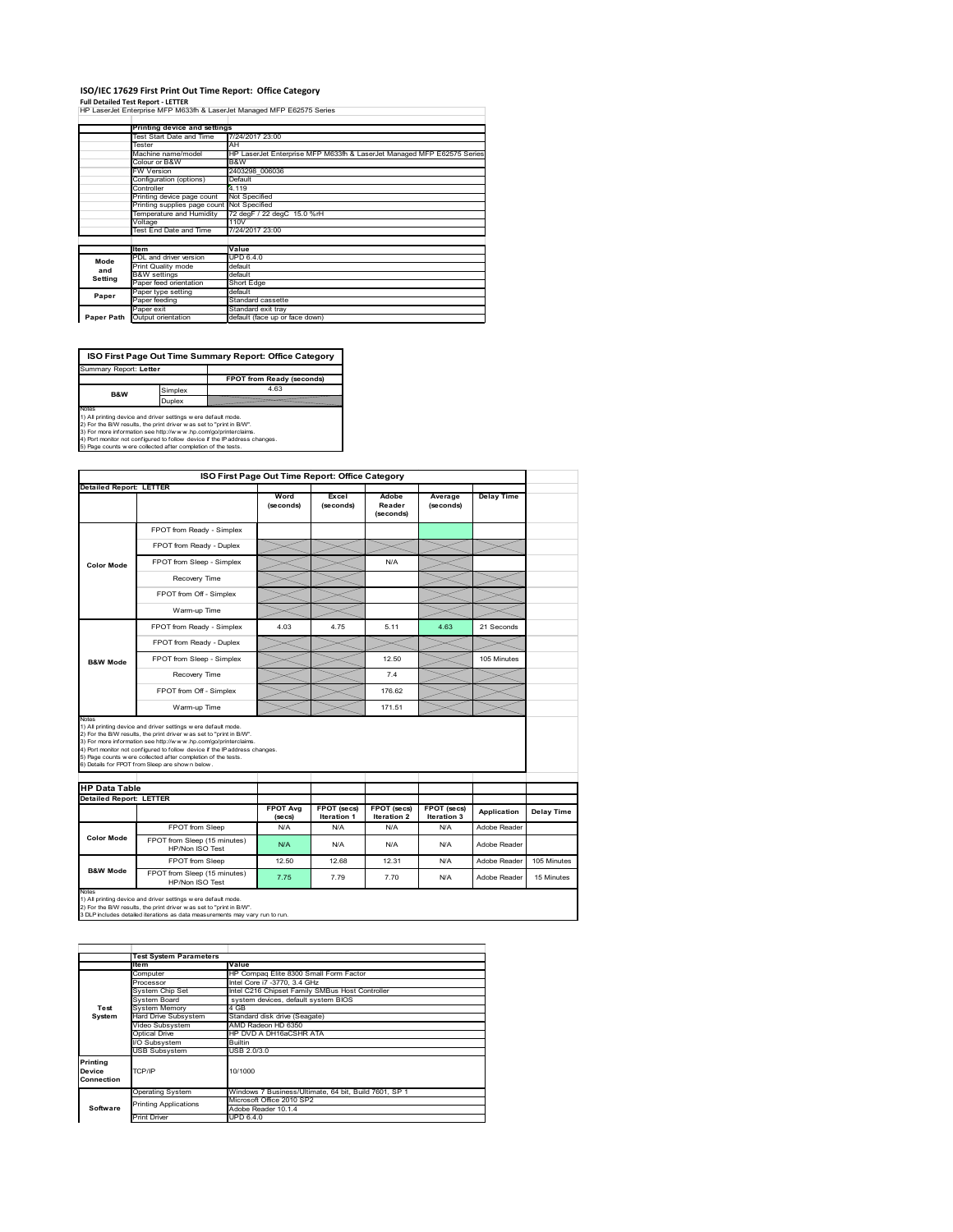# **ISO/IEC 17629 First Print Out Time Report: Office Category**

**Full Detailed Test Report ‐ A4** HP LaserJet Enterprise MFP M633fh & LaserJet Managed MFP E62575 Series

|            | Printing device and settings               |                                                                        |
|------------|--------------------------------------------|------------------------------------------------------------------------|
|            | Test Start Date and Time                   | 7/24/2017 23:00                                                        |
|            | Tester                                     | AH                                                                     |
|            | Machine name/model                         | HP LaserJet Enterprise MFP M633fh & LaserJet Managed MFP E62575 Series |
|            | Colour or B&W                              | B&W                                                                    |
|            | <b>FW Version</b>                          | 2403298 006036                                                         |
|            | Configuration (options)                    | Default                                                                |
|            | Controller                                 | 4.119                                                                  |
|            | Printing device page count                 | Not Specified                                                          |
|            | Printing supplies page count Not Specified |                                                                        |
|            | Temperature and Humidity                   | 72 degF / 22 degC 15.0 %rH                                             |
|            | Voltage                                    | 110V                                                                   |
|            | Test End Date and Time                     | 7/24/2017 23:00                                                        |
|            |                                            |                                                                        |
|            | ltem                                       | Value                                                                  |
| Mode       | PDL and driver version                     | UPD 6.4.0                                                              |
| and        | Print Quality mode                         | default                                                                |
| Setting    | <b>B&amp;W</b> settings                    | default                                                                |
|            | Paper feed orientation                     | Short Edge                                                             |
| Paper      | Paper type setting                         | default                                                                |
|            | Paper feeding                              | Standard cassette                                                      |
|            | Paper exit                                 | Standard exit trav                                                     |
| Paper Path | Output orientation                         | default (face up or face down)                                         |
|            |                                            |                                                                        |



| FPOT from Ready - Simplex<br>FPOT from Ready - Duplex<br>FPOT from Sleep - Simplex<br>Recovery Time<br>FPOT from Off - Simplex<br>Warm-up Time<br>FPOT from Ready - Simplex<br>FPOT from Ready - Duplex<br>FPOT from Sleep - Simplex<br>Recovery Time                                                                         | Word<br>(seconds)<br>4.54  | Excel<br>(seconds)<br>4.90                                                 | Adobe<br>Reader<br>(seconds)<br>N/A<br>5.18                    | Average<br>(seconds)<br>4.88 | <b>Delay Time</b><br>21 Seconds                                     |             |
|-------------------------------------------------------------------------------------------------------------------------------------------------------------------------------------------------------------------------------------------------------------------------------------------------------------------------------|----------------------------|----------------------------------------------------------------------------|----------------------------------------------------------------|------------------------------|---------------------------------------------------------------------|-------------|
|                                                                                                                                                                                                                                                                                                                               |                            |                                                                            |                                                                |                              |                                                                     |             |
|                                                                                                                                                                                                                                                                                                                               |                            |                                                                            |                                                                |                              |                                                                     |             |
|                                                                                                                                                                                                                                                                                                                               |                            |                                                                            |                                                                |                              |                                                                     |             |
|                                                                                                                                                                                                                                                                                                                               |                            |                                                                            |                                                                |                              |                                                                     |             |
|                                                                                                                                                                                                                                                                                                                               |                            |                                                                            |                                                                |                              |                                                                     |             |
|                                                                                                                                                                                                                                                                                                                               |                            |                                                                            |                                                                |                              |                                                                     |             |
|                                                                                                                                                                                                                                                                                                                               |                            |                                                                            |                                                                |                              |                                                                     |             |
|                                                                                                                                                                                                                                                                                                                               |                            |                                                                            |                                                                |                              |                                                                     |             |
|                                                                                                                                                                                                                                                                                                                               |                            |                                                                            |                                                                |                              |                                                                     |             |
|                                                                                                                                                                                                                                                                                                                               |                            |                                                                            |                                                                |                              |                                                                     |             |
|                                                                                                                                                                                                                                                                                                                               |                            |                                                                            | 12.43                                                          |                              | 105 Minutes                                                         |             |
|                                                                                                                                                                                                                                                                                                                               |                            |                                                                            | 7.3                                                            |                              |                                                                     |             |
| FPOT from Off - Simplex                                                                                                                                                                                                                                                                                                       |                            |                                                                            | 172 44                                                         |                              |                                                                     |             |
| Warm-up Time                                                                                                                                                                                                                                                                                                                  |                            |                                                                            | 167.26                                                         |                              |                                                                     |             |
| 1) All printing device and driver settings w ere default mode.<br>2) For the B/W results, the print driver was set to "print in B/W".<br>3) For more information see http://www.hp.com/go/printerclaims.<br>5) Page counts w ere collected after completion of the tests.<br>6) Details for FPOT from Sleep are show n below. |                            |                                                                            |                                                                |                              |                                                                     |             |
|                                                                                                                                                                                                                                                                                                                               |                            |                                                                            |                                                                |                              |                                                                     |             |
|                                                                                                                                                                                                                                                                                                                               | <b>FPOT Avg</b><br>(se cs) | FPOT (secs)<br><b>Iteration 1</b>                                          | FPOT (secs)<br>Iteration 2                                     | FPOT (secs)<br>Iteration 3   | Application                                                         | Delay Time  |
| FPOT from Sleep                                                                                                                                                                                                                                                                                                               | N/A                        | N/A                                                                        | N/A                                                            | N/A                          | Adobe Reader                                                        |             |
| FPOT from Sleep (15 minutes)<br>HP/Non ISO Test                                                                                                                                                                                                                                                                               | N/A                        | N/A                                                                        | N/A                                                            | N/A                          | Adobe Reader                                                        |             |
| <b>FPOT from Sleep</b>                                                                                                                                                                                                                                                                                                        | 12 43                      | 1270                                                                       | 12 16                                                          | N/A                          | Adobe Reader                                                        | 105 Minutes |
| FPOT from Sleep (15 minutes)<br>HP/Non ISO Test                                                                                                                                                                                                                                                                               | 7.87                       | 7.86                                                                       | 7.88                                                           | N/A                          | Adobe Reader                                                        | 15 Minutes  |
|                                                                                                                                                                                                                                                                                                                               |                            | 4) Port monitor not configured to follow device if the IP address changes. | 1) All printing device and driver settings w ere default mode. |                              | 2) For the B/W results, the print driver was set to "print in B/W". |             |

|                 | <b>Test System Parameters</b> |                                                       |  |  |  |
|-----------------|-------------------------------|-------------------------------------------------------|--|--|--|
|                 | <b>Item</b>                   | Value                                                 |  |  |  |
|                 | Computer                      | HP Compaq Elite 8300 Small Form Factor                |  |  |  |
|                 | Processor                     | Intel Core i7 -3770, 3.4 GHz                          |  |  |  |
|                 | System Chip Set               | Intel C216 Chipset Family SMBus Host Controller       |  |  |  |
|                 | System Board                  | system devices, default system BIOS                   |  |  |  |
| Test            | <b>System Memory</b>          | 4 GB                                                  |  |  |  |
| System          | <b>Hard Drive Subsystem</b>   | Standard disk drive (Seagate)                         |  |  |  |
|                 | Video Subsystem               | AMD Radeon HD 6350                                    |  |  |  |
|                 | Optical Drive                 | HP DVD A DH16aCSHR ATA                                |  |  |  |
|                 | I/O Subsystem                 | <b>Builtin</b>                                        |  |  |  |
|                 | <b>USB Subsystem</b>          | USB 2.0/3.0                                           |  |  |  |
| <b>Printing</b> |                               |                                                       |  |  |  |
| Device          | TCP/IP                        | 10/1000                                               |  |  |  |
| Connection      |                               |                                                       |  |  |  |
|                 | <b>Operating System</b>       | Windows 7 Business/Ultimate, 64 bit, Build 7601, SP 1 |  |  |  |
|                 | <b>Printing Applications</b>  | Microsoft Office 2010 SP2                             |  |  |  |
| Software        |                               | Adobe Reader 10.1.4                                   |  |  |  |
|                 | <b>Print Driver</b>           | UPD 6.4.0                                             |  |  |  |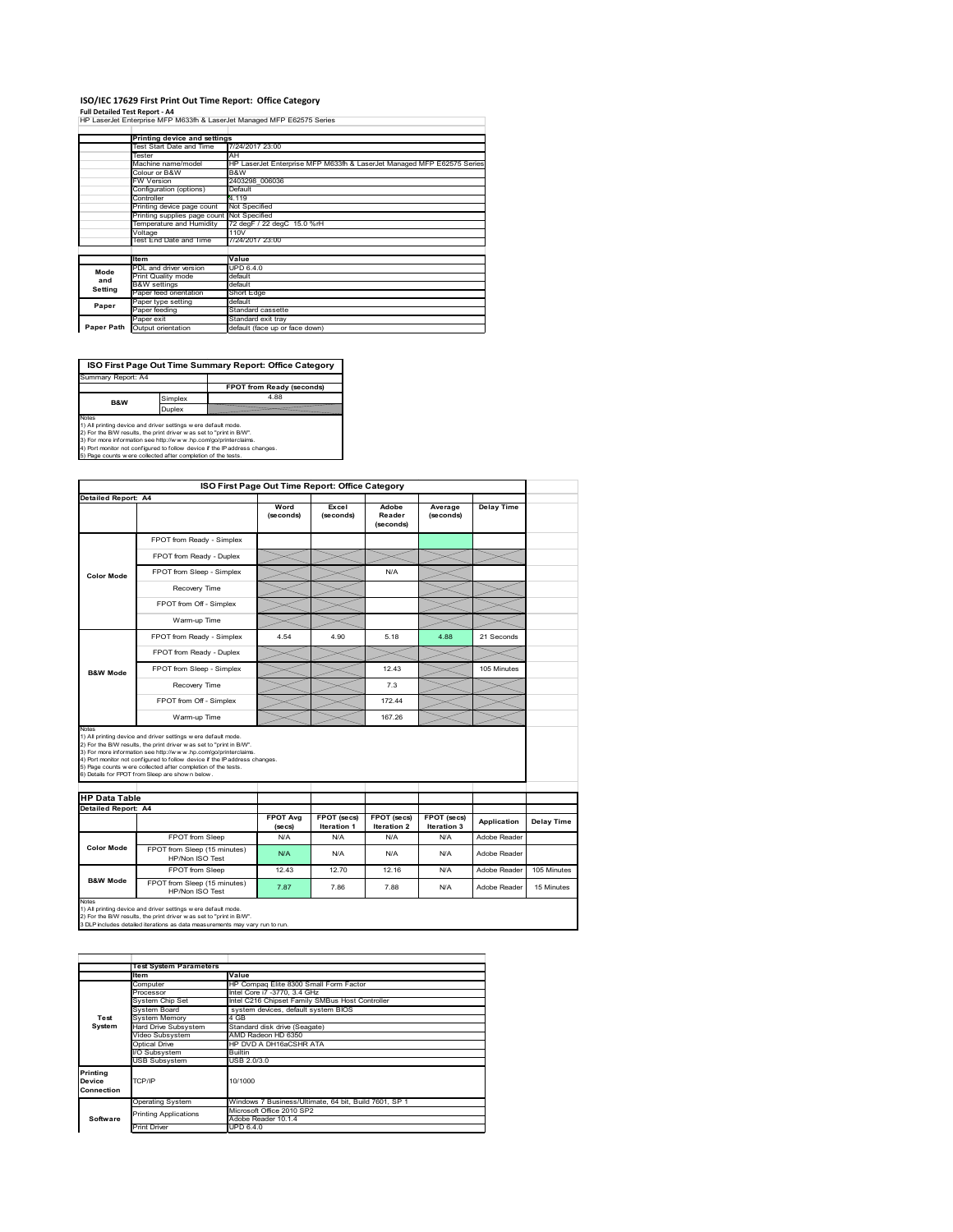# **ISO/IEC 29183 Copy Productivity Report**

## **Full Detailed Test Report ‐ LETTER**

HP LaserJet Enterprise MFP M633fh & LaserJet Managed MFP E62575 Series

| <b>Machine Setup Information</b>        |                                                                                           |
|-----------------------------------------|-------------------------------------------------------------------------------------------|
| Test Start Date and Time 7/25/2017 8:54 |                                                                                           |
| TesterIAH                               |                                                                                           |
|                                         | Machine name/model HP LaserJet Enterprise MFP M633th & LaserJet Managed MFP E62575 Series |
| Colour or B&W B&W                       |                                                                                           |
|                                         | FW Version 2403298 006036                                                                 |
| Configuration (options) Not Specified   |                                                                                           |
|                                         | Temperature and Humidity 72 degF / 22 degC 15.0 %rH                                       |
| Test End Date and Time: 8/2/2017 11:08  |                                                                                           |
|                                         |                                                                                           |

|           | Pre-set Item                     | <b>Pre-set Value</b>                                    |
|-----------|----------------------------------|---------------------------------------------------------|
|           | Output Resolution Default        |                                                         |
|           | Output Quality Default           |                                                         |
| Mode      |                                  | Copying Mode Colour for Colour and B&W for B&W          |
|           | Auto Density Adjustment Default  |                                                         |
|           |                                  | Collating function Set in Control Panel                 |
| Paper     | Paper Sending Direction Default  |                                                         |
|           | Paper Type Setting Default       |                                                         |
| Paper     | Paper Feeding Tray 2             |                                                         |
| Path      | Paper Exit Default               |                                                         |
|           |                                  | Face Up Exit Default (face down)                        |
|           | <b>Fixing Capability Default</b> |                                                         |
| Temporary | Image Quality Stability Default  |                                                         |
| Stop      | Capacity of Paper Default        |                                                         |
|           | Others None                      |                                                         |
|           |                                  |                                                         |
|           | Paper Manufacturer HP / Xerox    |                                                         |
| Paper     |                                  | Paper Weight 20lb / 75 g/m2                             |
|           |                                  | Paper Size Letter / A4                                  |
|           |                                  | Paper type/name HP Multipurpose Ultra White / HP Office |

| Summary Report: Letter |              |             |
|------------------------|--------------|-------------|
|                        |              |             |
|                        | <b>SFCOT</b> | sESAT (ipm) |
| <b>R&amp;W</b>         | 4.8          |             |

Notes

First Copy Out and Copy Speed measured using ISO/IEC 29183, excludes first set of test documents. For more information see http://w w w .hp.com/go/printerclaims. Exact speed varies depending on the system configuration and document. Only Target A w as used, all test documents have the same Saturated throughput. Reference

ISO/IEC29183:2010 Clause 5, Sections 5.3.1 and 5.3.2

|  | Detailed Report: LETTER |               |              |         |             |                |             |
|--|-------------------------|---------------|--------------|---------|-------------|----------------|-------------|
|  |                         |               |              |         |             |                |             |
|  |                         | <b>Target</b> | sFCOT (secs) |         | sEFTP (ipm) |                | sESAT (ipm) |
|  |                         |               |              | 1copy   | 1copy+30sec | 1copy+4minutes |             |
|  |                         | A             | 4.75         | 12.64   | 61.11       | 72.16          | 75.68       |
|  |                         |               |              | 43 sets | 312 sets    |                |             |
|  |                         | B             |              |         |             |                |             |
|  |                         |               |              |         |             |                |             |
|  | B&W                     | C             |              |         |             |                |             |
|  |                         |               |              |         |             |                |             |
|  |                         | D             |              |         |             |                |             |
|  |                         |               |              |         |             |                |             |
|  |                         | Average       | 4.8          | 12.6    | 61.1        | 72.2           | 75.7        |

Notes

First Copy Out and Copy Speed measured using ISO/IEC 29183, excludes first set of test documents. For more information see http://w w w .hp.com/go/printerclaims. Exact speed varies depending on the system configuration and document. Only Target A w as used, all test documents have the same Saturated throughput. Reference ISO/IEC29183:2010 Clause 5, Sections 5.3.1 and 5.3.2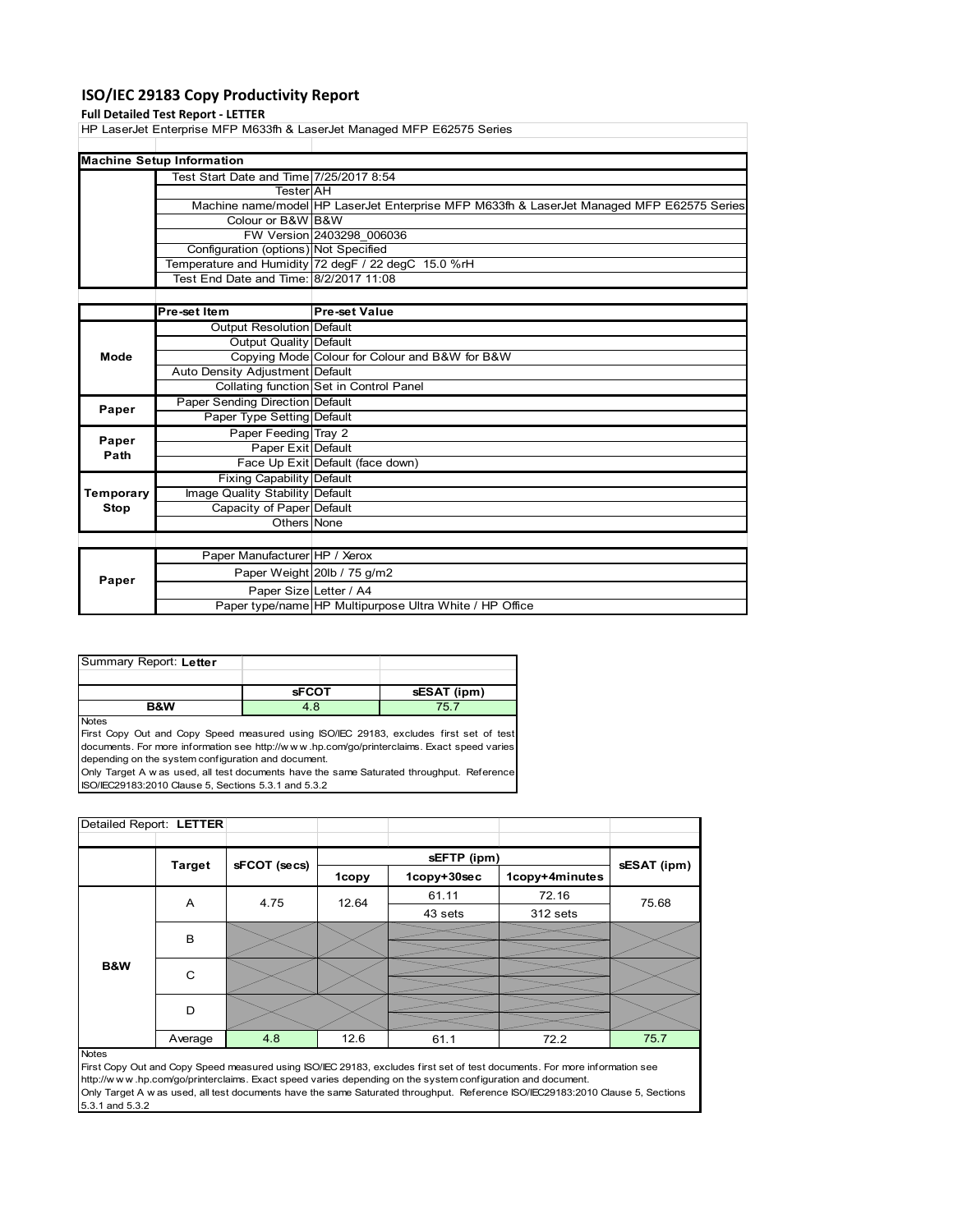# **ISO/IEC 29183 Copy Productivity Report**

## **Full Detailed Test Report ‐ A4**

HP LaserJet Enterprise MFP M633fh & LaserJet Managed MFP E62575 Series

| <b>Machine Setup Information</b>        |                                                                                           |
|-----------------------------------------|-------------------------------------------------------------------------------------------|
| Test Start Date and Time 7/25/2017 8:54 |                                                                                           |
| <b>Tester</b> AH                        |                                                                                           |
|                                         | Machine name/model HP LaserJet Enterprise MFP M633th & LaserJet Managed MFP E62575 Series |
| Colour or B&W B&W                       |                                                                                           |
|                                         | FW Version 2403298 006036                                                                 |
| Configuration (options) Not Specified   |                                                                                           |
|                                         | Temperature and Humidity 72 degF / 22 degC 15.0 %rH                                       |
| Test End Date and Time: 8/2/2017 11:08  |                                                                                           |
|                                         |                                                                                           |

|           | Pre-set Item                           | <b>Pre-set Value</b>                                    |
|-----------|----------------------------------------|---------------------------------------------------------|
|           | Output Resolution Default              |                                                         |
|           | Output Quality Default                 |                                                         |
| Mode      |                                        | Copying Mode Colour for Colour and B&W for B&W          |
|           | Auto Density Adjustment Default        |                                                         |
|           |                                        | Collating function Set in Control Panel                 |
| Paper     | <b>Paper Sending Direction Default</b> |                                                         |
|           | Paper Type Setting Default             |                                                         |
| Paper     | Paper Feeding Tray 2                   |                                                         |
| Path      | Paper Exit Default                     |                                                         |
|           |                                        | Face Up Exit Default (face down)                        |
|           | Fixing Capability Default              |                                                         |
| Temporary | Image Quality Stability Default        |                                                         |
| Stop      | Capacity of Paper Default              |                                                         |
|           | Others None                            |                                                         |
|           |                                        |                                                         |
|           | Paper Manufacturer HP / Xerox          |                                                         |
| Paper     |                                        | Paper Weight 20lb / 75 g/m2                             |
|           | Paper Size Letter / A4                 |                                                         |
|           |                                        | Paper type/name HP Multipurpose Ultra White / HP Office |

| <b>B&amp;W</b>     | 4.9          |             |
|--------------------|--------------|-------------|
|                    | <b>sFCOT</b> | sESAT (ipm) |
|                    |              |             |
| Summary Report: A4 |              |             |

Notes

First Copy Out and Copy Speed measured using ISO/IEC 29183, excludes first set of test documents. For more information see http://w w w .hp.com/go/printerclaims. Exact speed varies depending on the system configuration and document. Only Target A w as used, all test documents have the same Saturated throughput. Reference

ISO/IEC29183:2010 Clause 5, Sections 5.3.1 and 5.3.2

| Detailed Report: A4 |               |              |       |             |                |             |  |
|---------------------|---------------|--------------|-------|-------------|----------------|-------------|--|
|                     |               |              |       | sEFTP (ipm) |                |             |  |
|                     | <b>Target</b> | sFCOT (secs) | 1copy | 1copy+30sec | 1copy+4minutes | sESAT (ipm) |  |
|                     | A             | 4.90         | 12.24 | 56.51       | 68.53          | 71.44       |  |
|                     |               |              |       | 41 sets     | 294 sets       |             |  |
| B&W                 | B             |              |       |             |                |             |  |
|                     |               |              |       |             |                |             |  |
|                     | $\mathsf{C}$  |              |       |             |                |             |  |
|                     | D             |              |       |             |                |             |  |
|                     | Average       | 4.9          | 12.2  | 56.5        | 68.5           | 71.4        |  |
| <b>Notes</b>        |               |              |       |             |                |             |  |

First Copy Out and Copy Speed measured using ISO/IEC 29183, excludes first set of test documents. For more information see http://w w w .hp.com/go/printerclaims. Exact speed varies depending on the system configuration and document. Only Target A w as used, all test documents have the same Saturated throughput. Reference ISO/IEC29183:2010 Clause 5, Sections 5.3.1 and 5.3.2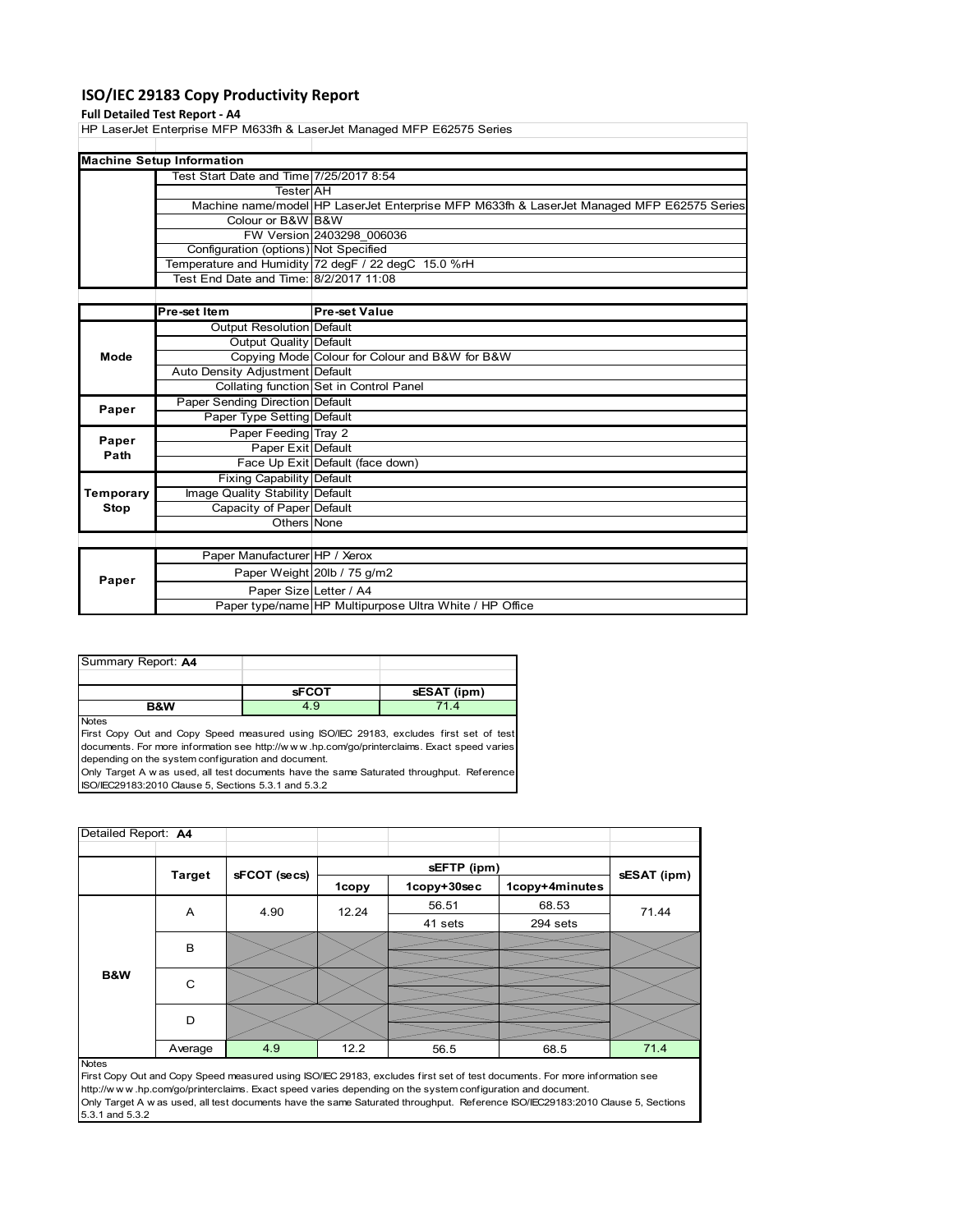# **ISO/IEC 24735 Copy Productivity Report**

Paper Weight 20lb / 75 g/m2 Paper Size Letter / A4

**Full Detailed Test Report ‐ LETTER**

| <b>Machine Setup Information</b>         |                                                                                           |
|------------------------------------------|-------------------------------------------------------------------------------------------|
| Test Start Date and Time 7/25/2017 14:57 |                                                                                           |
| TesterIAH                                |                                                                                           |
|                                          | Machine name/model HP LaserJet Enterprise MFP M633fh & LaserJet Managed MFP E62575 Series |
| Colour or B&W B&W                        |                                                                                           |
|                                          | FW Version 2403298 006036                                                                 |
| Configuration (options) Not Specified    |                                                                                           |
|                                          | Temperature and Humidity 72 degF / 22 degC 15.0 %rH                                       |
| Test End Date and Time: 8/2/2017 15:00   |                                                                                           |
|                                          |                                                                                           |
| <b>Pre-set Item</b>                      | <b>Pre-set Value</b>                                                                      |
| Output Resolution Default                |                                                                                           |
| <b>Output Quality Default</b>            |                                                                                           |
| Copying Mode Default                     |                                                                                           |
| Auto Density Adjustment Default          |                                                                                           |
|                                          | Collating function Activated (if not activated in default mode)                           |
| Paper Sending Direction Default          |                                                                                           |
| Paper Type Setting Default               |                                                                                           |
|                                          | Paper Feeding Standard cassette                                                           |
|                                          | Paper Exit Standard exit tray                                                             |
| Face Up Exit Default                     |                                                                                           |
| <b>Fixing Capability Default</b>         |                                                                                           |
| Image Quality Stability Default          |                                                                                           |
| Capacity of Paper Default                |                                                                                           |
|                                          | Others Default                                                                            |
|                                          |                                                                                           |
| Paper Manufacturer HP / Xerox            |                                                                                           |

| <b>ISO/IEC 24735 Copy Productivity Report</b> |         |             |            |                  |                  |                 |  |  |  |
|-----------------------------------------------|---------|-------------|------------|------------------|------------------|-----------------|--|--|--|
| Detailed Report: LETTER                       |         |             |            |                  |                  |                 |  |  |  |
|                                               | Copying | FSOT (secs) |            | EFTP (ipm)       |                  | ESAT (ipm)      |  |  |  |
|                                               | Mode    | 1 set only  | 1 set only | $1$ set + 30sec  | 1 set + $4min$   | $1$ set + 30sec |  |  |  |
|                                               | 1:1     |             | (1 set)    |                  |                  |                 |  |  |  |
| <b>Color Mode</b>                             | 1:2     |             | (1 set)    |                  |                  |                 |  |  |  |
|                                               | 2:2     |             | (1 set)    |                  |                  |                 |  |  |  |
|                                               | 1:1     | 7.77        | 30.91      | 64.66<br>14 sets | 71.69<br>80 sets | 75.25           |  |  |  |
| <b>B&amp;W</b> mode                           | 1:2     | 10.26       | 23.38      | 56.72<br>13 sets |                  | 66.14           |  |  |  |
|                                               | 2:2     | 12.98       | 18.52      | 53.98<br>13 sets |                  | 66.14           |  |  |  |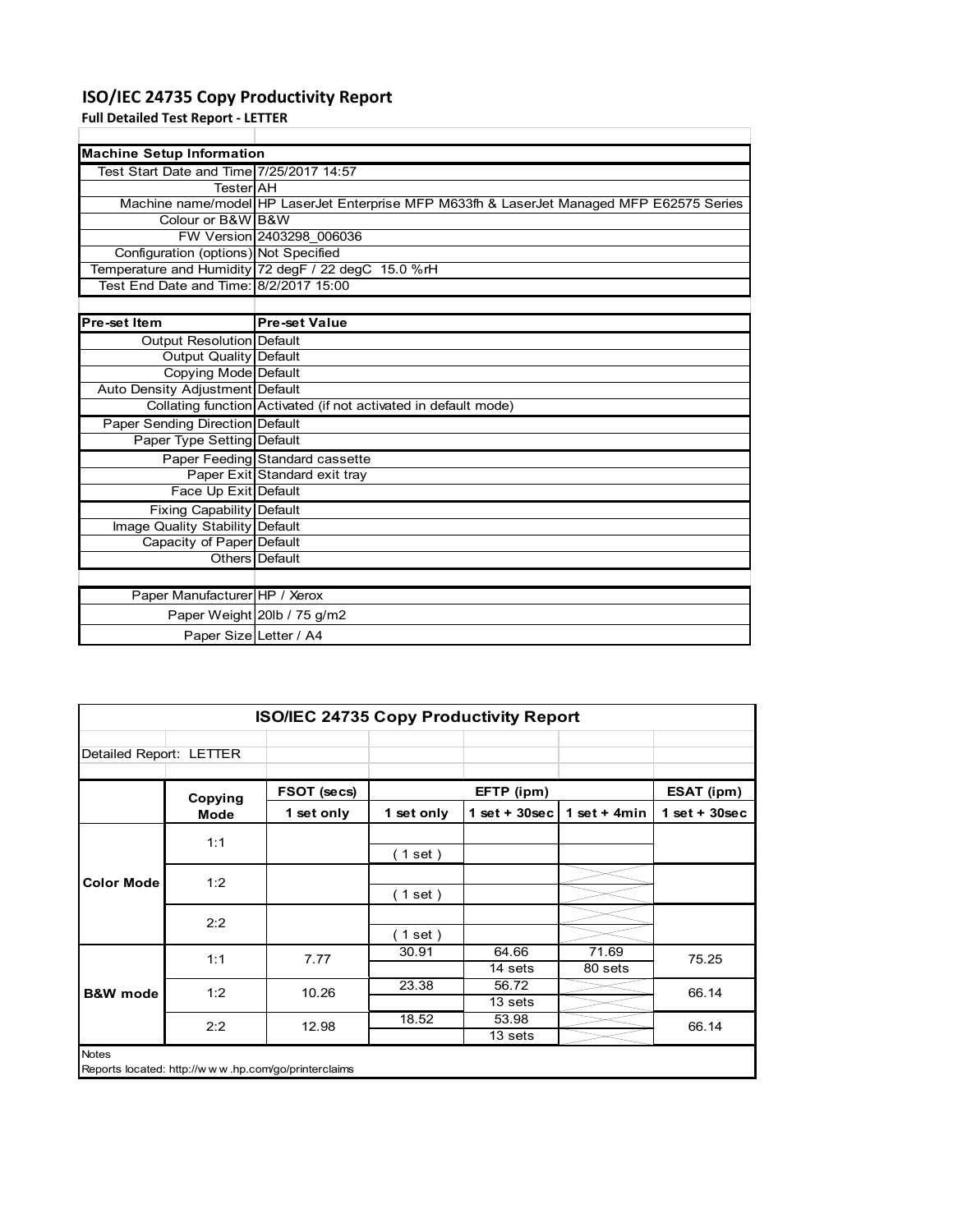# **ISO/IEC 24735 Copy Productivity Report**

**Full Detailed Test Report ‐ A4**

| <b>Machine Setup Information</b>         |                                                                                           |
|------------------------------------------|-------------------------------------------------------------------------------------------|
| Test Start Date and Time 7/25/2017 14:57 |                                                                                           |
| TesterIAH                                |                                                                                           |
|                                          | Machine name/model HP LaserJet Enterprise MFP M633fh & LaserJet Managed MFP E62575 Series |
| Colour or B&W B&W                        |                                                                                           |
|                                          | FW Version 2403298 006036                                                                 |
| Configuration (options) Not Specified    |                                                                                           |
|                                          | Temperature and Humidity 72 degF / 22 degC 15.0 %rH                                       |
| Test End Date and Time: 8/2/2017 15:00   |                                                                                           |
|                                          |                                                                                           |
| <b>Pre-set Item</b>                      | <b>Pre-set Value</b>                                                                      |
| Output Resolution Default                |                                                                                           |
| <b>Output Quality Default</b>            |                                                                                           |
| <b>Copying Mode Default</b>              |                                                                                           |
| Auto Density Adjustment Default          |                                                                                           |
|                                          | Collating function Activated (if not activated in default mode)                           |
| Paper Sending Direction Default          |                                                                                           |
| Paper Type Setting Default               |                                                                                           |
|                                          | Paper Feeding Standard cassette                                                           |
|                                          | Paper Exit Standard exit tray                                                             |
| Face Up Exit Default                     |                                                                                           |
| <b>Fixing Capability Default</b>         |                                                                                           |
| Image Quality Stability Default          |                                                                                           |
| Capacity of Paper Default                |                                                                                           |
|                                          | Others Default                                                                            |
|                                          |                                                                                           |
| Paper Manufacturer HP / Xerox            |                                                                                           |
|                                          | Paper Weight 20lb / 75 g/m2                                                               |
| Paper Size Letter / A4                   |                                                                                           |

| Detailed Report: A4          |             |             |            |                  |                |                 |       |
|------------------------------|-------------|-------------|------------|------------------|----------------|-----------------|-------|
|                              | Copying     | FSOT (secs) |            | EFTP (ipm)       |                | ESAT (ipm)      |       |
|                              | <b>Mode</b> | 1 set only  | 1 set only | 1 set + $30$ sec | 1 set + $4min$ | $1$ set + 30sec |       |
|                              | 1:1         |             |            |                  |                |                 |       |
| <b>Colour</b><br><b>Mode</b> |             |             | (1 set)    |                  |                |                 |       |
|                              | 1:2         |             |            |                  |                |                 |       |
|                              |             |             | (1 set)    |                  |                |                 |       |
|                              | 2:2         |             |            |                  |                |                 |       |
|                              |             |             | $1$ set)   |                  |                |                 |       |
|                              | 1:1         |             | 8.31       | 28.91            | 59.39          | 68.44           | 70.58 |
|                              |             |             |            | 11 sets          | 76 sets        |                 |       |
| <b>B&amp;W</b> mode          | 1:2         | 10.54       | 22.78      | 53.28            |                | 62.90           |       |
|                              |             |             |            | 12 sets          |                |                 |       |
|                              | 2:2         | 13.05       | 18.38      | 50.32            |                | 62.84           |       |
|                              |             |             |            | 12 sets          |                |                 |       |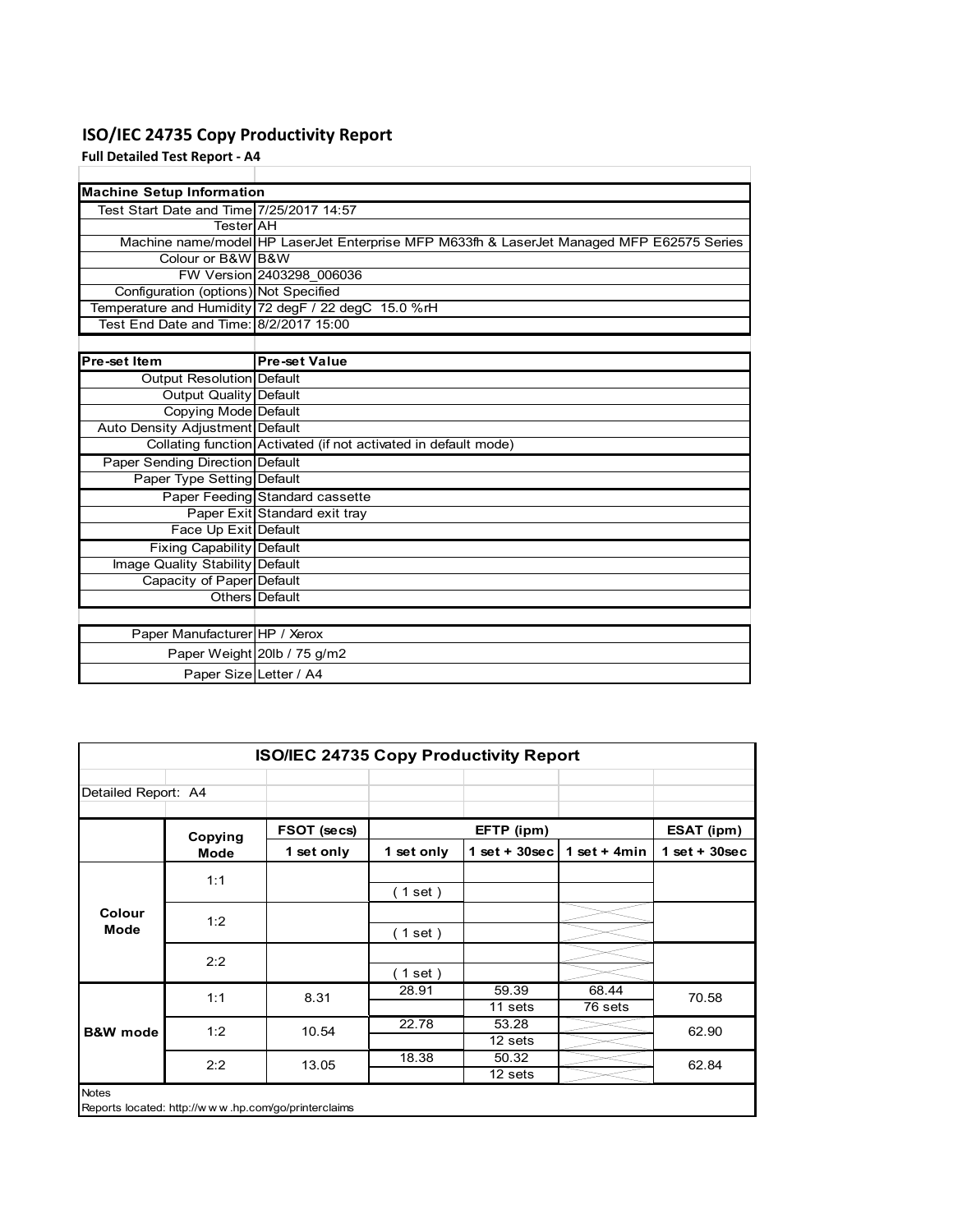# **ISO/IEC 17991 Scanning Productivity Report**

| <b>Full Detailed Test Report - LETTER</b> |         |  |  |  |
|-------------------------------------------|---------|--|--|--|
|                                           | _______ |  |  |  |

|            | <b>Machine Setup Information</b> |                                                                        |
|------------|----------------------------------|------------------------------------------------------------------------|
|            | Test Start Date and Time         | 8/1/2017 13:36                                                         |
|            | Tester                           | AH                                                                     |
|            | Machine name/model               | HP LaserJet Enterprise MFP M633fh & LaserJet Managed MFP E62575 Series |
|            | Colour or B&W                    | B&W                                                                    |
|            | Configuration (options)          | Default                                                                |
|            | Temperature and Humidity         | 72 degF / 22 degC 15.0 %rH                                             |
|            | Voltage                          | 110V                                                                   |
|            | Test End Date and Time           | 8/2/2017 8:02                                                          |
|            |                                  |                                                                        |
|            | <b>Preset Item</b>               | <b>Preset Value</b>                                                    |
|            | Scanning resolution              | default (200 dpi)                                                      |
|            | Colour or grey scale/B&W         | default (colour)                                                       |
| Mode       | Duplex / simplex                 | default (simplex)                                                      |
| and        | Original page size               | default (A4)                                                           |
| Setting    | Paper feed orientation           | default (long edge)                                                    |
|            | Scan destination                 | default (shared network)                                               |
|            | Storing File Type                | default (PDF-multi)                                                    |
|            | Auto scan quality adjustment     | default (factory preset default setting)                               |
| <b>ADF</b> | Paper feed direction             | default (long edge)                                                    |
|            | Output orientation               | default                                                                |
| Paper-path | Scanning unit                    | default (duplex ADF)                                                   |

# **ISO/IEC 17991 - Scan Summary Report: ADF Productivity Measurement**

|                |             | <b>Scanning Mode</b> |              | <b>Measurement result</b> |  |
|----------------|-------------|----------------------|--------------|---------------------------|--|
|                | File format | Resolution           | Scanning     | scESAT 30secA             |  |
|                | version     |                      | side         | (ipm)                     |  |
| Colour         | 200         |                      | single sided | 79.89                     |  |
|                | pdf         |                      | double sided | 126.34                    |  |
|                | pdf         | 200                  | single sided | 79.92                     |  |
| <b>B&amp;W</b> |             |                      | double sided | 126.43                    |  |

1) For more information see http://w w w .hp.com/go/printerclaims. 2) For the B/W results, the device scan setting is set to "Scan in B/W".

# **ISO/IEC 17991 - Scan Summary Report: Network Folder Productivity Measurement**

| <b>Summary Report: Letter</b> |                      |            |              |                           |                  |               |  |  |
|-------------------------------|----------------------|------------|--------------|---------------------------|------------------|---------------|--|--|
|                               | <b>Scanning Mode</b> |            |              | <b>Measurement result</b> |                  |               |  |  |
|                               | File format          | Resolution | Scanning     | scEFTP 30secF             | File size 30secF | Number of     |  |  |
|                               | version              |            | side         | $(i$ pm $)$               | (Mbyte)          | Sets (30secF) |  |  |
|                               | pdf<br>Colour        | 200        | single sided | 58.18                     | 4.11             | 12.00         |  |  |
|                               |                      |            | double sided | 71.52                     | 7.23             | 18.00         |  |  |
| B&W                           | pdf                  | 200        | single sided | 61.38                     | 3.18             | 12.00         |  |  |
|                               |                      |            | double sided | 75.13                     | 3.40             | 18.00         |  |  |
| Notes                         |                      |            |              |                           |                  |               |  |  |

Notes 1) For more information see http://w w w .hp.com/go/printerclaims. 2) For the B/W results, the device scan setting is set to "Scan in B/W".

|                               | ISO/IEC 17991 - Scan Full Report: ADF Productivity Measurement |              |                  |                           |                        |                        |  |  |  |  |  |
|-------------------------------|----------------------------------------------------------------|--------------|------------------|---------------------------|------------------------|------------------------|--|--|--|--|--|
| <b>Summary Report: Letter</b> |                                                                |              |                  |                           |                        |                        |  |  |  |  |  |
|                               | <b>Scanning Mode</b>                                           |              |                  | <b>Measurement result</b> |                        |                        |  |  |  |  |  |
|                               | File format<br>version                                         | Resolution   | Scanning<br>side | scFFTP 1setA<br>(ipm)     | scEFTP 30secA<br>(ipm) | scESAT 30secA<br>(ipm) |  |  |  |  |  |
| Colour                        | 200<br>pdf                                                     |              | single sided     | 40.91                     | 72.88                  | 79.89                  |  |  |  |  |  |
|                               |                                                                | double sided | 52.07            | 114.31                    | 126.34                 |                        |  |  |  |  |  |
| B&W                           |                                                                |              | single sided     | 36.93                     | 73.33                  | 79.92                  |  |  |  |  |  |
|                               |                                                                | 200<br>pdf   | double sided     | 55.33                     | 114                    | 126.43                 |  |  |  |  |  |

Notes 1) For more information see http://w w w .hp.com/go/printerclaims. 2) For the B/W results, the device scan setting is set to "Scan in B/W".

| <b>Summary Report: Letter</b>                                                                                                                               |                        |            |                  |                       |                           |                             |                               |  |  |
|-------------------------------------------------------------------------------------------------------------------------------------------------------------|------------------------|------------|------------------|-----------------------|---------------------------|-----------------------------|-------------------------------|--|--|
|                                                                                                                                                             | <b>Scanning Mode</b>   |            |                  |                       | <b>Measurement result</b> |                             |                               |  |  |
|                                                                                                                                                             | File format<br>version | Resolution | Scanning<br>side | scFFTP 1setF<br>(ipm) | scFFTP 30secF<br>(ipm)    | File size 30secF<br>(Mbyte) | Number of<br>Sets<br>(30secF) |  |  |
|                                                                                                                                                             | 200<br>pdf<br>Colour   |            | single sided     | 28.33                 | 58.18                     | 4.11                        | 12                            |  |  |
|                                                                                                                                                             |                        |            | double sided     | 26.66                 | 71.52                     | 7.23                        | 18                            |  |  |
|                                                                                                                                                             | pdf                    | 200        | single sided     | 25.33                 | 61.38                     | 3.18                        | 12                            |  |  |
| B&W                                                                                                                                                         |                        |            | double sided     | 30.00                 | 75.13                     | 3.40                        | 18                            |  |  |
| <b>Notes</b><br>1) For more information see http://www.hp.com/go/printerclaims.<br>2) For the B/W results, the device scan setting is set to "Scan in B/W". |                        |            |                  |                       |                           |                             |                               |  |  |

|            | <b>Test System Parameters</b> |                                                       |  |  |
|------------|-------------------------------|-------------------------------------------------------|--|--|
|            | ltem                          | Value                                                 |  |  |
|            | Computer name                 | HP Compaq Elite 8300 Small Form Factor                |  |  |
|            | Processor                     | Intel Core i7 -3770, 3.4 GHz                          |  |  |
|            | System Chip Set               | Intel C216 Chipset Family SMBus Host Controller       |  |  |
|            | <b>System Board</b>           | System devices, default system BIOS                   |  |  |
|            | <b>System Memory</b>          | 4 GB                                                  |  |  |
| System     | Hard Drive Subsystem          | Standard disk drive (Seagate)                         |  |  |
|            | Video Subsystem               | AMD Radeon HD 6350                                    |  |  |
|            | <b>Optical Drive</b>          | HP DVD A DH16aCSHR ATA                                |  |  |
|            | I/O Subsystem                 | <b>Builtin</b>                                        |  |  |
|            | <b>USB Subsystem</b>          | USB 2.0/3.0                                           |  |  |
|            | Operating System              | Windows 7 Business/Ultimate, 64 bit, Build 7601, SP 1 |  |  |
|            | Location of network folder    | PC                                                    |  |  |
|            | Internet Protocol             | IP <sub>v4</sub>                                      |  |  |
| Scanning   | <b>Transfer Protocol</b>      | <b>SMB</b>                                            |  |  |
| Device     | Hub                           | <b>Trendnet Router and Gbit Switch</b>                |  |  |
| Connection | Network Speed                 | TCP 10/1000 Mbit Ethernet                             |  |  |
|            | <b>Connetion Cable</b>        | Cat6 Straight cable                                   |  |  |
|            | Wireless router               | No use                                                |  |  |
|            | Others                        | No use                                                |  |  |